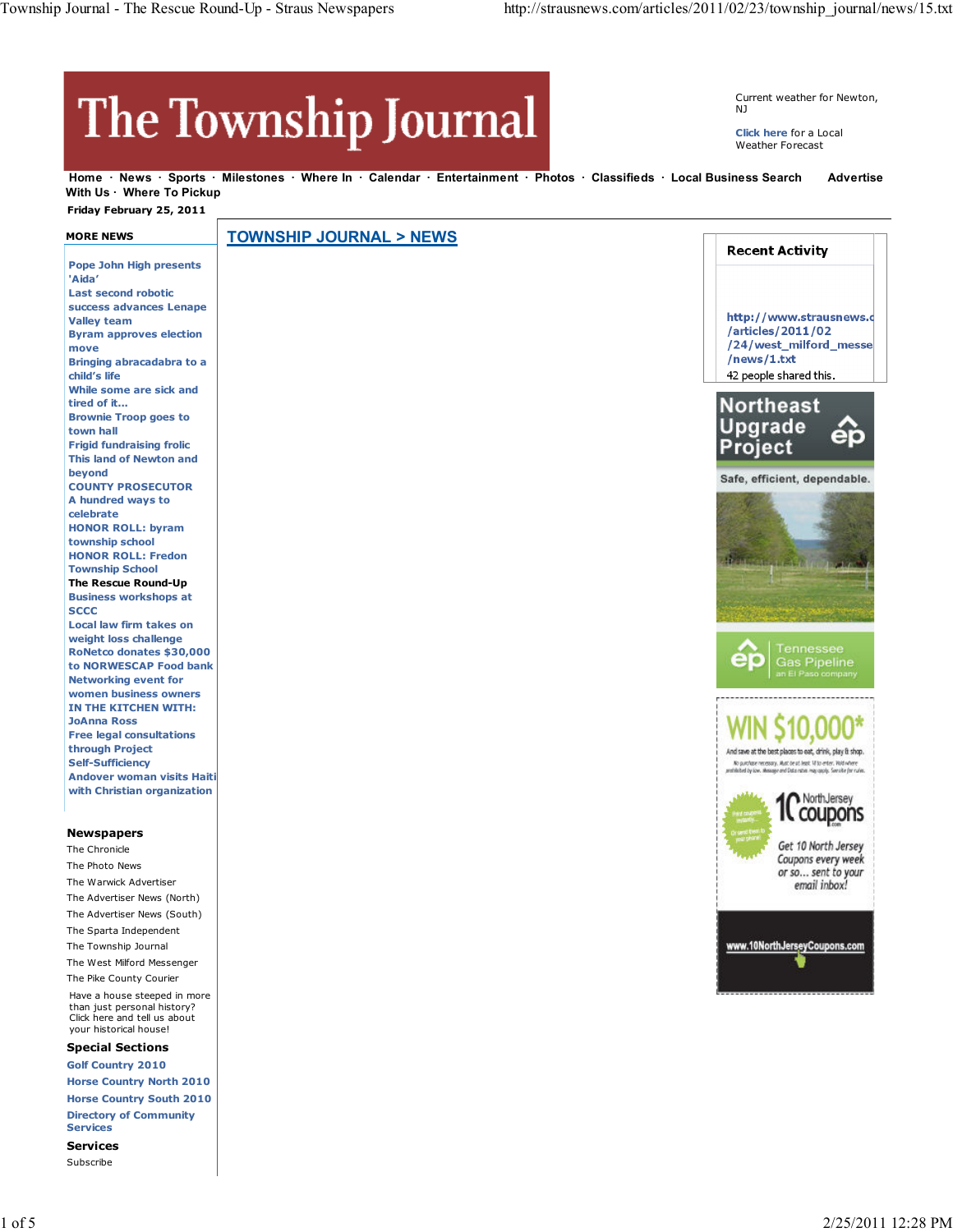RSS Subscribe E-Mail Subscribe Contact Us Submit a Classified Submit a Letter Submit a Press Release or Announcement Submit a Business Milestone

**Search the archives Find an archived article.** Share / Save Like **578** 

> **UPDATED: FEBRUARY 23, 2011**

> > **Post a Comment Print this story Email this story**

## **The Rescue Round-Up**

*By Diana Tuorto*

BARKS

connection is very real and **Tulip** The BARKS Buddy program is a great way to "adopt" when you can't adopt. By becoming a buddy, you can create a special bond with a furry friend and your financial contribution will help to pay for food and medical needs. With the buddy program, you can adopt an online pet to call your own and the meaningful.



A fifth grade class at Blairstown Elementary selected Rabbit, a young special needs kitty who kind of hops instead of walking/running, as their buddy. They were recognized with a certificate of appreciation for becoming the first

BARKS Buddy and Rabbit visited the class with his foster mom.

Visit **www.barksinc.com** to learn more about BARKS' cats and dogs for adoption or sponsorship through the BARKS buddy program.



Eleventh Hour Rescue

Barney is a small calm and patient older Spaniel mix who is very well-behaved. Although he'll skip any opportunity to play with a tennis ball, he will do his best to share your dinner. Fortunately, his short stature keeps him low to the ground, so food at table height will be off limits. Barney is house trained and prefers snuggling and getting lots of good belly rubs. He rarely gets into trouble,

doesn't chew on anything, and is fine all day without needing to be crated.

To learn more about Barney and Eleventh Hour's other dogs for adoption, visit **www.ehrdogs.org**.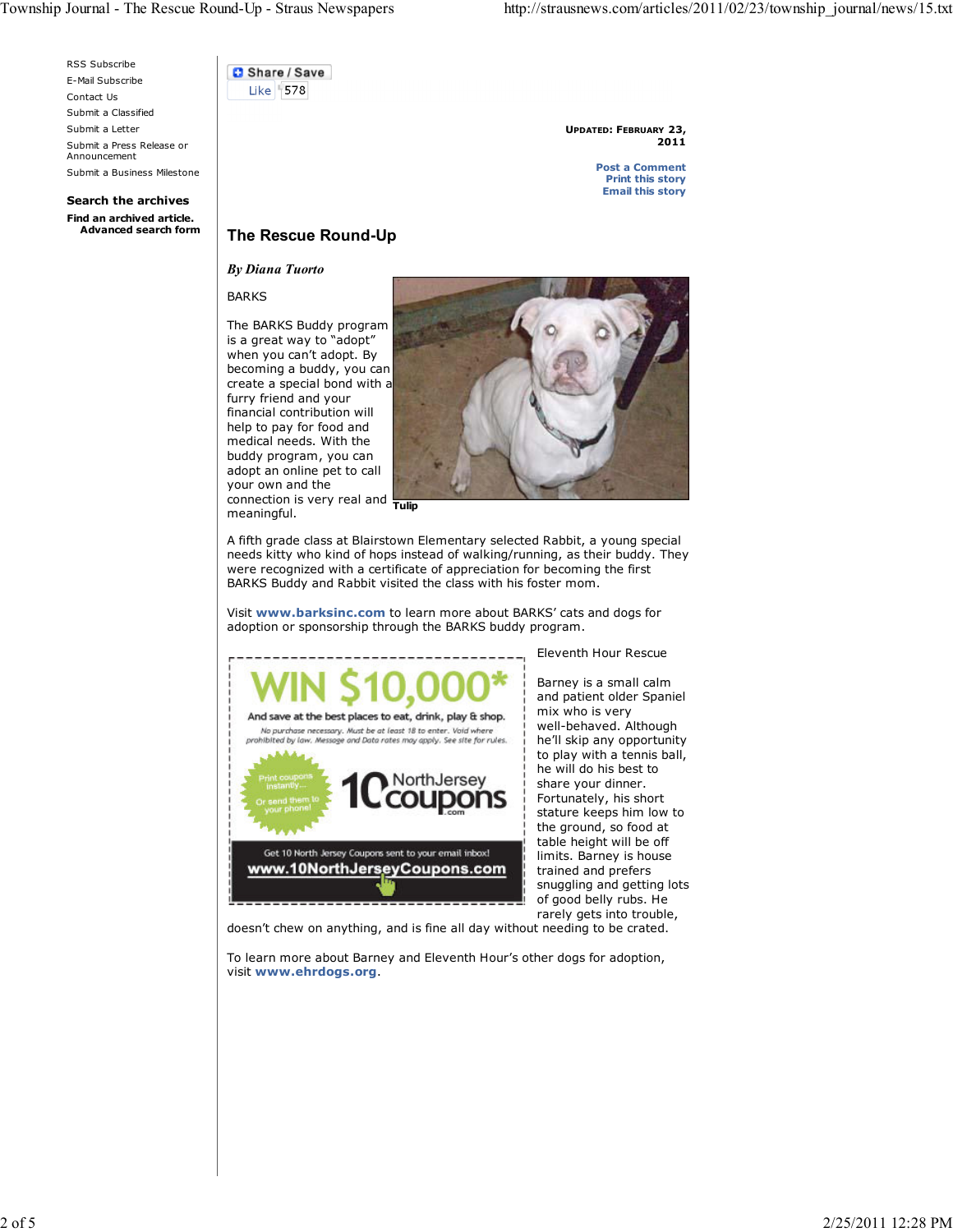

One Step Closer Animal Rescue (O.S.C.A.R.)

Peabody is an 8-year-old Shih Tzu/Lhasa Apso mix who acts and looks much younger. He is very friendly and loves other dogs and people. Peabody is the perfect lap dog and loves to cuddle. He is happy to be dressed up and likes wearing sweaters.

For more information on Peabody and other animals for adoption from O.S.C.A.R., e-mail **lilfurryanimals@yahoo.com**, call 973-652-3969, or visit **www.petfinder.com/shelters/NJ133.html**.

Paws 2 Your Heart, Inc.

Tulip is a one year-old pitbull. She was found extremely skinny and malnourished on the streets of Camden with a 20+ pound metal chain locked around her neck. She is missing part of her lip which is either from a birth defect or dog fighting. Tulip is the sweetest dog and just wants to be loved. She's crate trained, house trained, good with basic commands, and great on the leash.



**Peabody**

For more information on Tulip or other dogs and cats from Paws 2 Your Heart, Inc, visit **www.paws2yourheartrescue.org** or call 973-271-6897.

Second Chance Pet Adoption League

Thora is an 8 year-old mini schnauzer who is a shy, but sweet-natured dog. She was rescued from a horrible life in a puppy mill. She needs a calm, adult home with patient owners along with at least one other dog to help her adjust.

Captain is a one year-old 1-pound mix rescued from death row at a local pound. He is an active, playful, silly pup who loves attention and bonds very closely to people. Captain was teased by kids in his previous home, so is nervous around children and teenage boys. Captain is looking for home with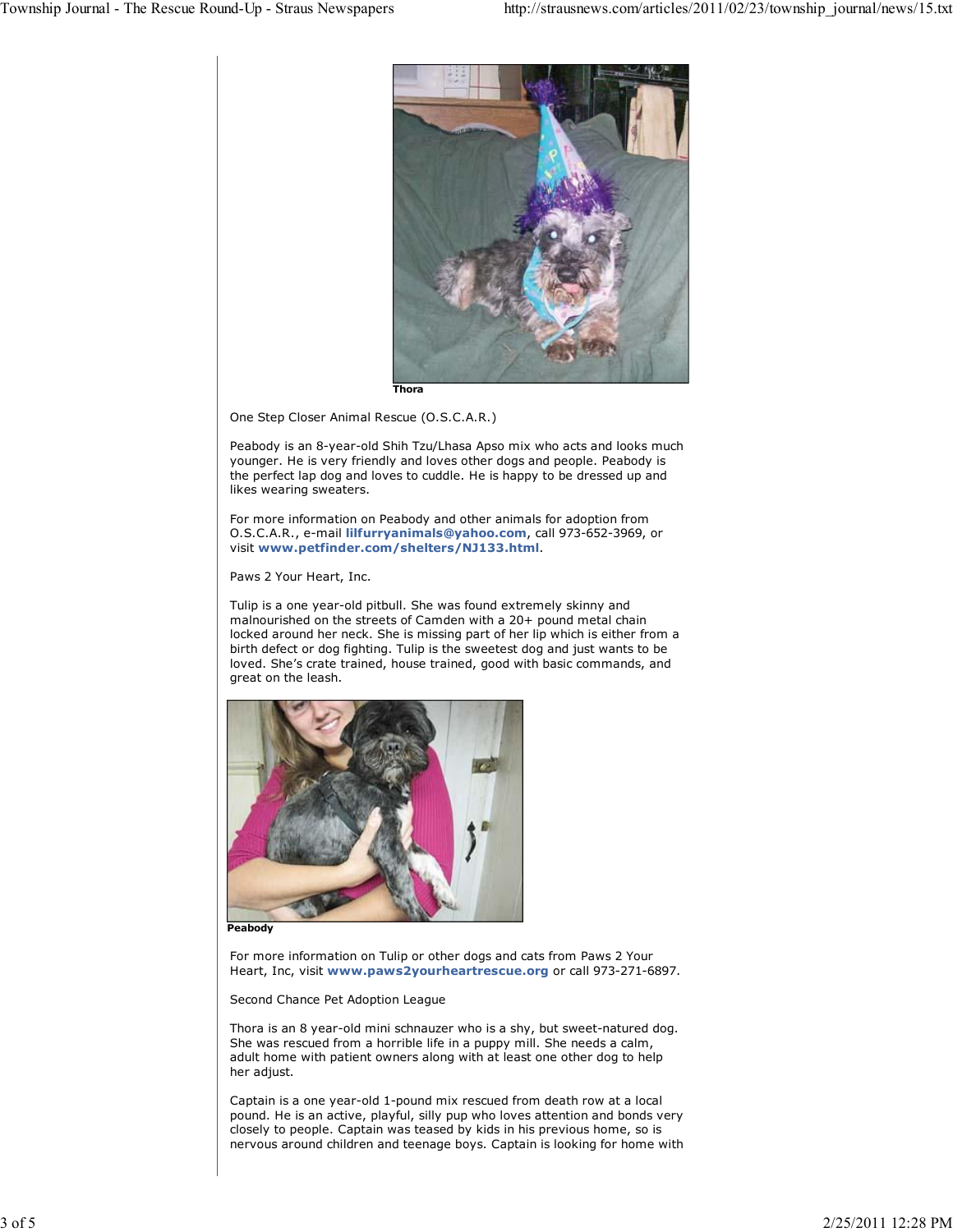rescues in need of volunteers, donations, or loving homes: Animal Rescue Service (Fredon) - for dogs and cats **www.petfinder.com/shelters /NJ614.html** or 973-300-5959 BARKS (Byram) - for cats and dogs- **www.barksinc.com** or 973-300-3185 CLAWS Cat Rescue & Adoption Shelter of Sussex, Inc. (Augusta) - for cats **clawscatshelter.com** or 973-875-8540 Eleventh Hour Rescue (Rockaway)- for dogs **www.ehrdogs.org** or 973-664-0865 Father John's Animal House (Lafayette) - for cats and dogs **www.sussex.petfinder.org** or 973-300-5909 Hippity Hop Rabbit Rescue (Somerville) - for rabbits **www.hippityhoprabbitrescue.com** or 973-393-2922 Horse Rescue United, Inc. (Allentown)- for horses of all breeds**www.horserescueunited1.com** or 609-481-8561 K.I.S.S. (Kitties In-need-of Someone Special, Inc.) (Hopatcong) - for cats **www.kiss.petfinder.com** or 973-670-2481 Mylestone Equine Rescue (Phillipsburg) - for horses of all breeds - **www.mylestone.org** or 908-995-9300 Noah's Ark Animal Welfare Association (Ledgewood)- for cats and dogs **www.noahsarknj.org** or 973-347-0378 One Step Closer Animal Rescue (O.S.C.A.R.) (Sparta) - for cats and dogs **www.petfinder.com/shelters /NJ133.html** or 973-652-3969 Operation Sanctuary (Landing) for cats **www.operationsanctuary.org** or 610-628-9160 Paws 2 Your Heart (Lafayette) for cats and dogs **www.paws2yourheart.org** or 973-271-6897 ReRun, Inc. (Helmetta) - for Thoroughbred horses **www.rerun.org** or 732-521-1370 Safe Haven Rabbit Rescue (Clinton) - for rabbits**www.safehavenrr.org** or 973-238-0814 adults only. These and many more dogs are available through Second Chance Pet Adoption League. Visit **www.secondchance.petfinder.com** or call 973-208-1054 for more information.